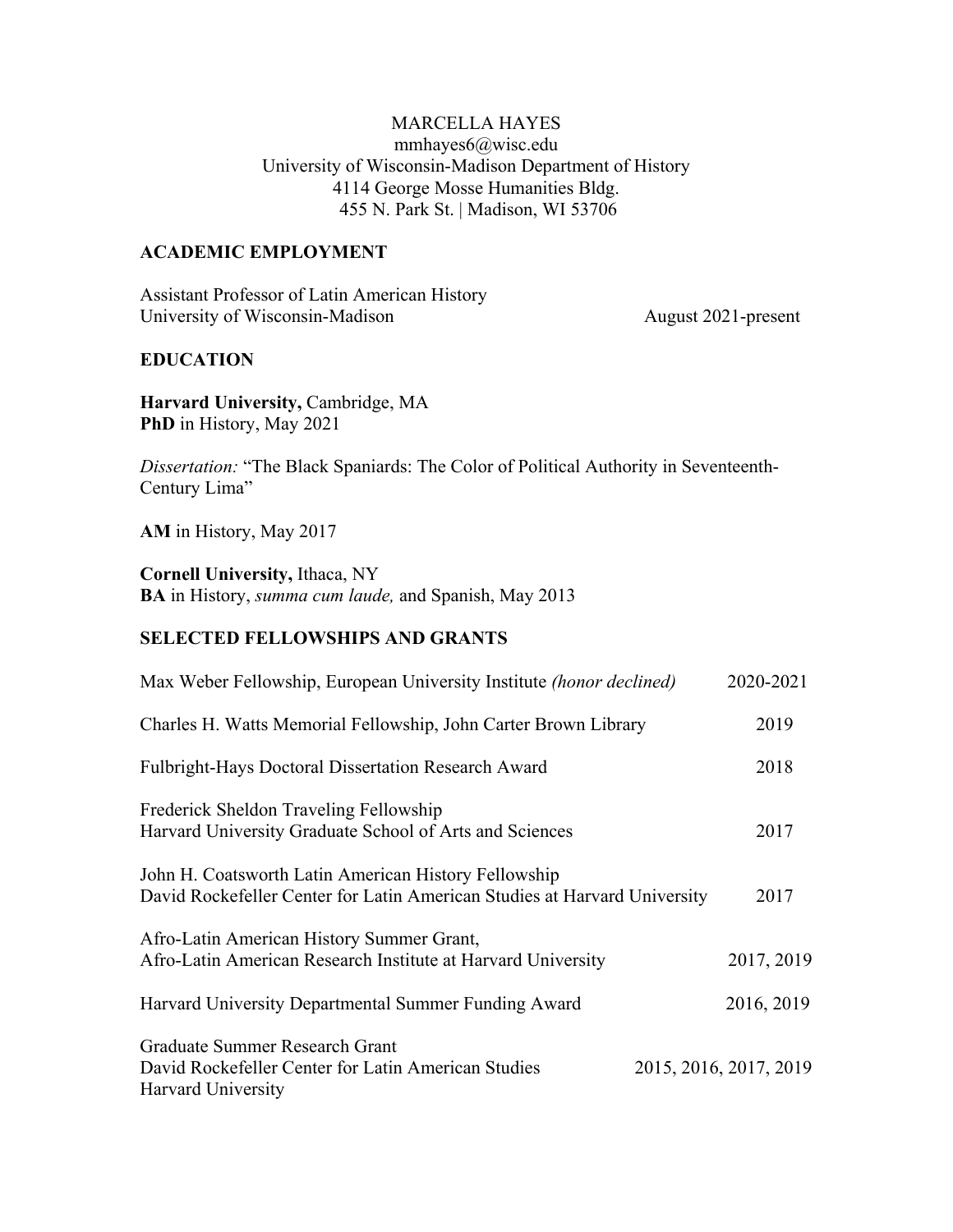| Summer School Tuition Fellowship                                                                                               |            |
|--------------------------------------------------------------------------------------------------------------------------------|------------|
| Graduate School of Arts and Sciences at Harvard University                                                                     | 2014       |
| Frederic Conger Wood Undergraduate Research Fellowship<br>Mario Einaudi Center for International Studies at Cornell University | 2012       |
| <b>PRIZES AND AWARDS</b>                                                                                                       |            |
| Derek Bok Center Distinction in Teaching Award<br>Harvard University                                                           | 2016, 2017 |
| Merrill Presidential Scholar<br>Cornell University                                                                             | 2013       |
| Anne Macintyre Litchfield Prize for Excellence in History<br>Department of History at Cornell University                       | 2013       |
| Phi Beta Kappa<br>Cornell University                                                                                           | 2013       |
| Cornelius W. DeKiewet Prize for Excellence in History<br>Department of History at Cornell University                           | 2012       |

## **PUBLICATIONS**

"The New Trojans: Black Settlers of the Andean Coast," in *Knowing an Empire: Imperial Science in Early Modern Chinese and Spanish Empires,* Mackenzie Cooley and Wu Huiyi, eds. (forthcoming)

## **INVITED TALKS**

"First Encounters in the New World and the Invention of International Law," The History of Law in Europe Seminar, Harvard University, Cambridge, Massachusetts, October 2019

"On the Basis of Virtue and Merit? : Black Militia Petitions in Colonial Peru," Rethinking the Practice of Petitioning in the Habsburg and Colonial World, Cambridge, Massachusetts, May 2019

"Los españoles negros: milicias y tributo en Lima, siglo XVII," Ciclo de Conferencias en Historia Moderna, Universidad Pablo Olavide, Seville, Spain, October 2018

"El gremio de mulatos de Lima y su autogobernanza, siglo XVII," II Encuentro de Investigadores de la Cultura Afroperuana, Ministerio de Cultura, Lima, Peru, June 2018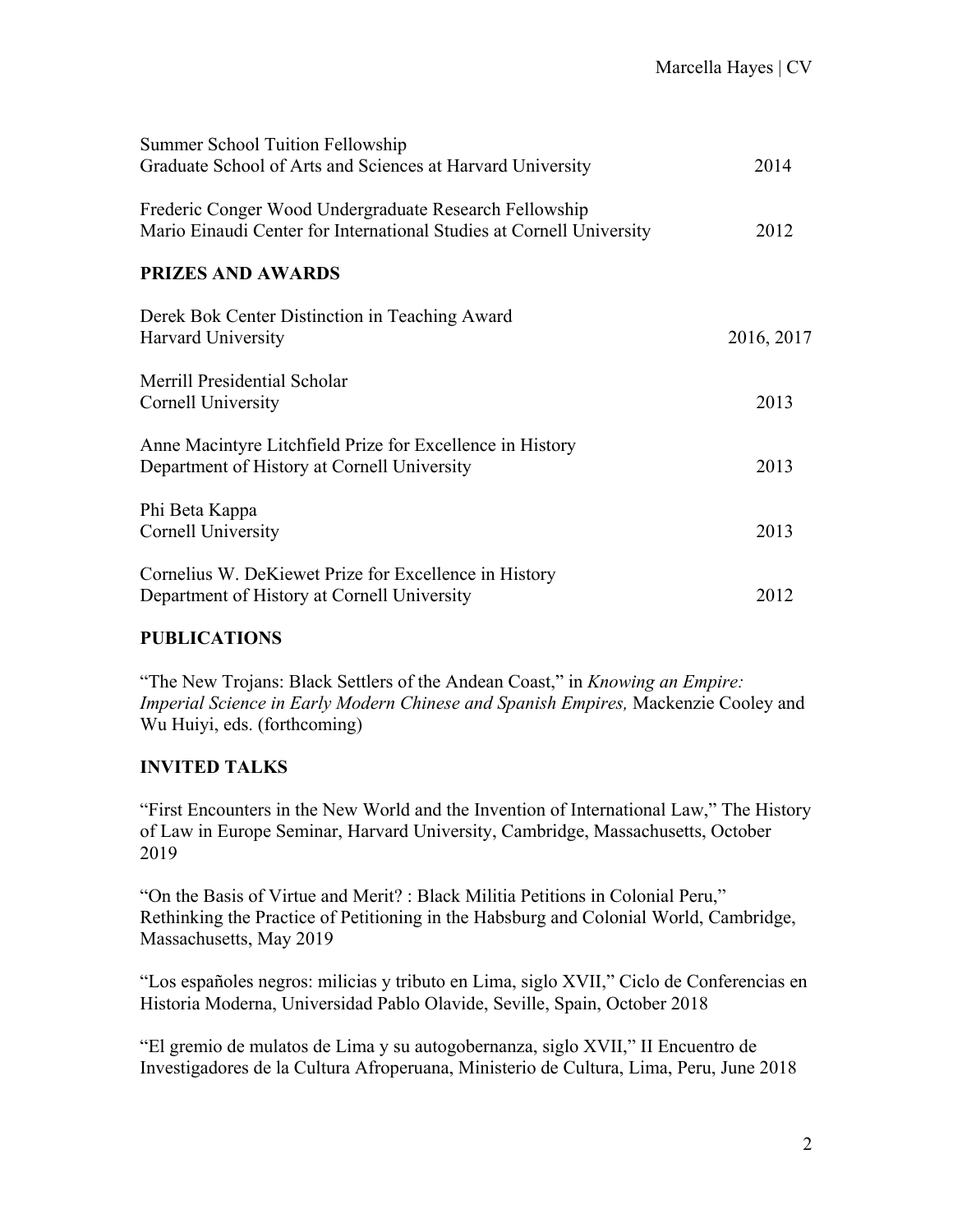"Métodos del archivo," Pontificia Universidad Católica del Perú, Lima, Peru. May 2018

## **CONFERENCE PRESENTATIONS**

"Sharing the Weight of Enslavement: Slavery and Civic Personhood in Colonial Lima," Mamolen Dissertation Workshop, Afro-Latin American Research Institute at Harvard University, January 2021

"The Classical Roots of Black Corporate Life in Seventeenth-Century Lima," Harvard-Princeton Early Modern History Graduate Student Conference, Cambridge, Massachusetts, February 2020

"Building Troy in Their Own Image: The Black and *Mulato* Guilds of Seventeenth-Century Lima," The ALARI First Continental Conference on Afro-Latin American Studies, Cambridge, Massachusetts, December 2019 *(panel organizer)* 

"The Brothers Don't Work': Black Women Leaders of Lay Confraternities in Seventeenth-Century Lima," Harvard-Princeton Early Modern History Graduate Student Conference, Princeton, New Jersey, February 2019

 "From Vassalage to Citizenship: Loyalty and Community in the Black Militias of Colonial Lima," AHA Presidential Panel "Loyalty, Rights, Slavery, and Power in Europe's New World Empires, 16<sup>th</sup>-18<sup>th</sup> Centuries," American Historical Society Annual Meeting, Chicago, Illinois, January 2019

"Santa Elena Moves House: Black Confraternities, Self-Governance, and Ecclesiastical Law in Colonial Lima," Modern Languages Association Annual Meeting, Chicago, Illinois, January 2019

"The Black Spaniards: Logics of Inclusion in Colonial Lima," Association for the Study of the Worldwide African Diaspora 9th Biennial Conference, Seville, Spain, November 2017 *(panel co-organizer, with Brandi Waters)* 

"The Color of Political Authority in  $17$ <sup>th</sup> Century Lima," Fifth Summer Academy in Atlantic History, Seville, Spain, September 2017

"Toward a Black Republic: The Color of Political Authority in  $17<sup>th</sup>$  Century Lima," Max Planck Summer Academy for Legal History, Frankfurt, Germany, August 2017

"The *Mulato* Militia in 17<sup>th</sup> Century Lima," Latin American Studies Association Annual Meeting, Lima, Peru, April 2017

"The Color of Political Authority in 17<sup>th</sup> Century Lima," Harvard-Princeton Early Modern History Graduate Student Conference, Princeton University, February 2017

"Conscripting the Silversmith: Negotiating Rights, Status, and *Mulato* Roots in 17th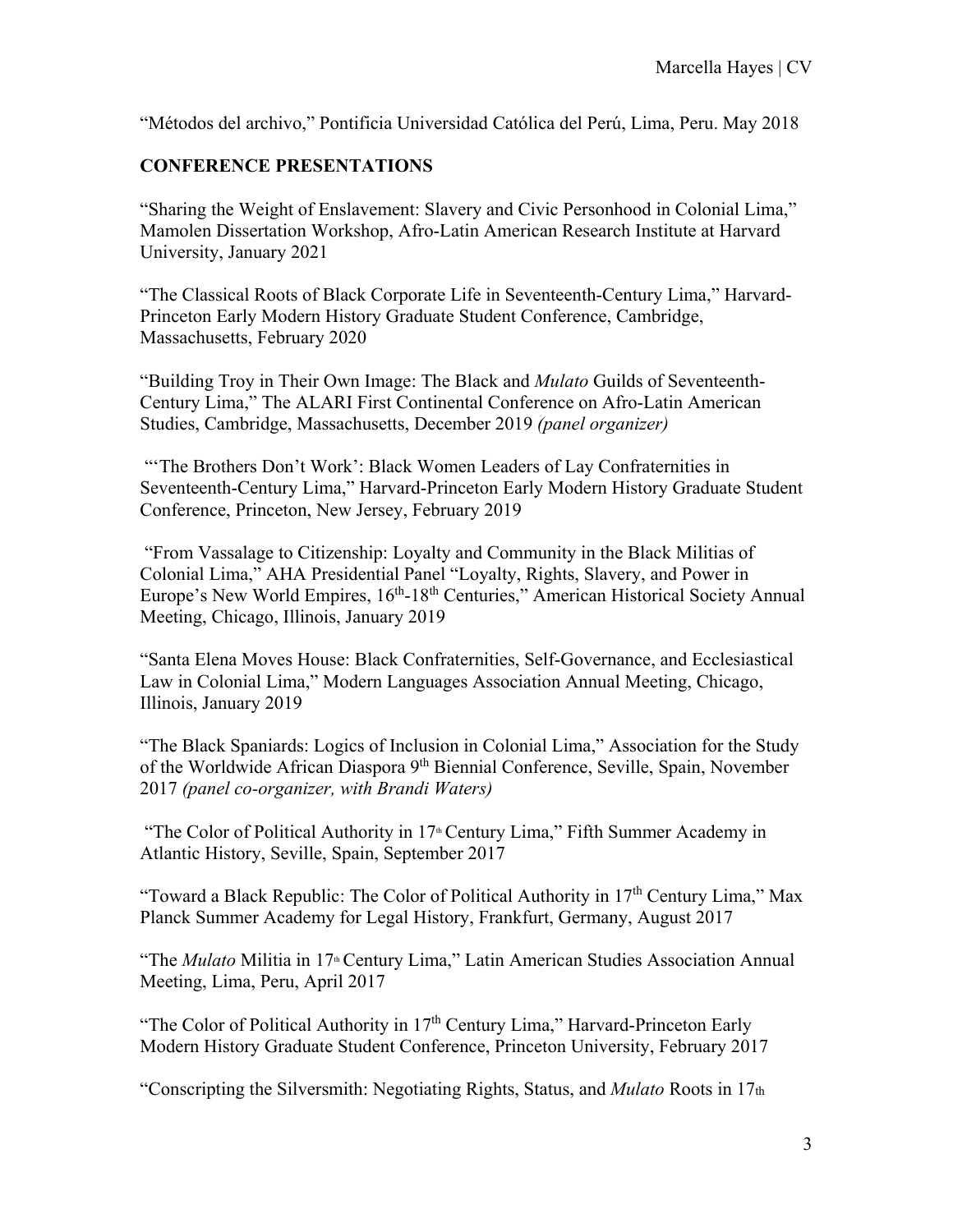Century Lima," Colors of Blood, Semantics of Race Workshop, Casa de Velázquez, Madrid, Spain, December 2016

"Loving Father, Filthy Paternalism: Fatherhood of Slave Children in 19th Century Cuba," STARACO Summer University, Université de Nantes, France, June 2015

# **TEACHING**

Lead Instructor, LA 260, Latin America: An Introduction (Spring 2022)

Lead Instructor, HIST 200-008, Colonial Latin America (Fall 2021)

Lead Instructor, HIST 201-011, The Historian's Craft: Nation Breakers, Nation Makers: Revolution, Rebellion, and Reform in Latin America (Fall 2021)

Teaching Fellow, HIST 1636, Introduction to Harvard History: Beyond the Three Lies, taught by Dr. Zachary Nowak (Spring 2021)

Teaching Fellow, HIST E-1156, Early Modern Europe, 1450-1789, taught by Professor Tamar Herzog (Fall 2020)

Teaching Fellow, HIST S-1280: What is Europe?, taught by Professor Stella Ghervas (Summer 2019, Summer 2020)

Teaching Fellow, HIST 97: What is Social History?, taught by Professor Sidney Chalhoub (Spring 2017)

Teaching Fellow, HIST 1520: Colonial Latin America, taught by Professor Tamar Herzog (Fall 2016)

# **BLOG POSTS**

"Report on 'What is a Legal Archive?' A Half-Day Symposium Organized by the Center for History and Economics, Harvard University and the American Society for Legal History," with Sonia Tycko, Law and History blog, February 2020

 "Merchants of the Printed Word: The Circulation and Commerce of Books in the Americas and Beyond," The John Carter Brown Library blog, January 2017

## **ACADEMIC SERVICE**

Undergraduate Thesis Workshop Organizer, Center for European Studies, Harvard University, 2020-21

Graduate Student Coordinator, Atlantic History Workshop, Harvard University, 2016-17, 2019-20